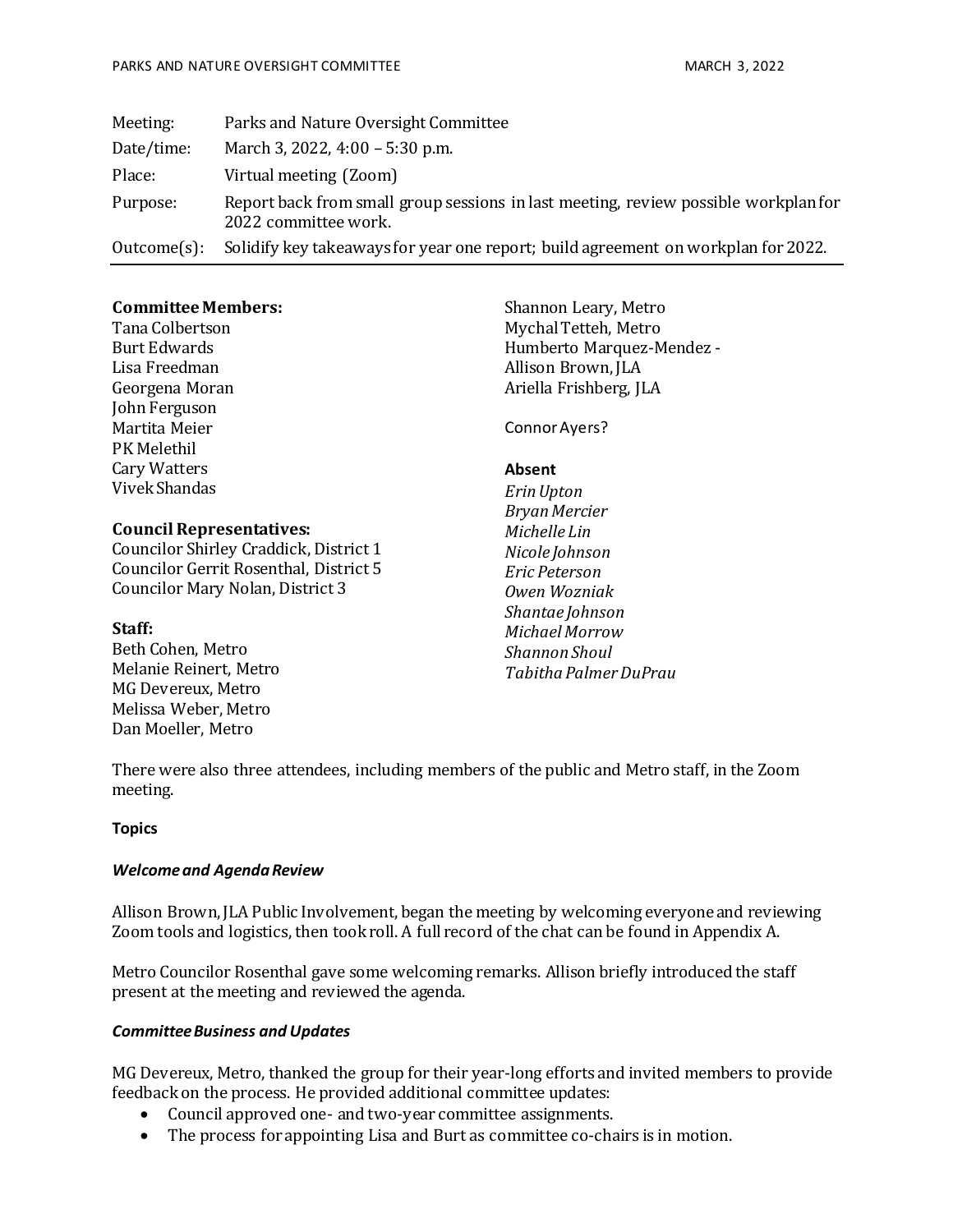#### *Public Comment*

Allison called on members of the public to share their comments.

- Daniel Stuart, secretary and board member of the Northwest Trail Alliance, but giving testimony as a community member. I would like to bring to the committee's attention potential opportunities in leveraging the way the 2019 bond money is managed. After talking with staff, it sounds like the money is siloed into distinct program areas and that decreases the bond's ability to maximize success. Based on bond language, funds fall into one of six program areas. Within the Protect and Restore program, area refinement plans are being developed for acquisition targets. This approach may work well within the PRL program area, for example, but ignore opportunities to leverage funds from other areas to achieve the overall goals of the measure. The Multnomah Channel Headwaters under the Protest and Restore program is an example of this and passes through the conceptual Pacific Greenway Trail. This trail hasn't been funded yet, but funds could be achieved through both the Protect and Restore program and the Bike and Walk program. If Metro doesn't look across program areas to see how goals in different program areas might intersect and leverage each other, those opportunities might be lost. The Pacific Greenway Trail is conceptual and runs from Forest Park to the coast and the Multnomah Channel Headwaters area includes approximately five miles of Pacific Greenway Trail or 13% of itstotal length. The headwaters offer excellent opportunities to protect fish and wildlife habitat, protect future areas for the development of this trail, and provide access to nature via the existing trail system developed by the NW Trail Alliance in partnership with the existing landowner. The current landowner of this area is actively trying to sell this property. If an entity like Metro doesn't move to protect it, a significant chunk will be sold off to people looking to establish 160-acre hobby farms. This is based on the zoning and various land details. I encourage Metro and the committee to consider leveraging funds from different program areas to support important properties like the Multnomah County Headwaters to meet goals and objectives across programs.
- Dr. Eric Fruits, Research Director at Cascade Policy Institute. Cascade is a non-partisan 501c3 non-profit research and education organization. We do not solicit or accept funding from government or public agency. In 2019, Cascade published a comprehensive study on Metro's Parks and Nature Program and many of the problems we reported on then continue today. In the voters' pamphlet for the 2019 bond measure, Metro promised that the oversight committee – and that's you – would review bond expenditures and provide annual reports. So, your job is to advise and provide recommendations to Metro Council. Now Metro's staff may want you to focus on cheering the successes, but where you really add value is shining a light on possible failures and areas for improvement. You add value by telling voters and taxpayers where their money is going and how it's being spent. When we did our study three years ago, Metro promised new parks in the North Tualatin Mountains, north of Forest Park, at East Council Creek in Cornelius, on Gabbert Butte in Gresham and apparently all these projects have stalled. Metro says "promises made, promises kept." So, what is Metro doing to keep those promises? Why is Metro banking land outside of the Urban Growth Boundary, land that provides no direct benefit to Metro voters, residents and taxpayers? For example, Metro is sitting on 1,800 acres of land near the Sandy River that is off limits to the public and does not show up on any publicly available maps. Why is Metro buying land that is zoned for residential, commercial and industrial uses? How does locking up this land from productive use benefit Metro voters, residents and taxpayers? You need to push hard on the admin costs – they have skyrocketed over the past three years. Despite what Metro staff tell you, these admin costs are not part of the normal cycle of spending. It didn't happen with the 2006 bond, which you can see in the chart I provided in my previous written testimony. Also, you need to ask what Metro is doing with the so-called "extra money" it gets in the Bond premiums. From the staff report you were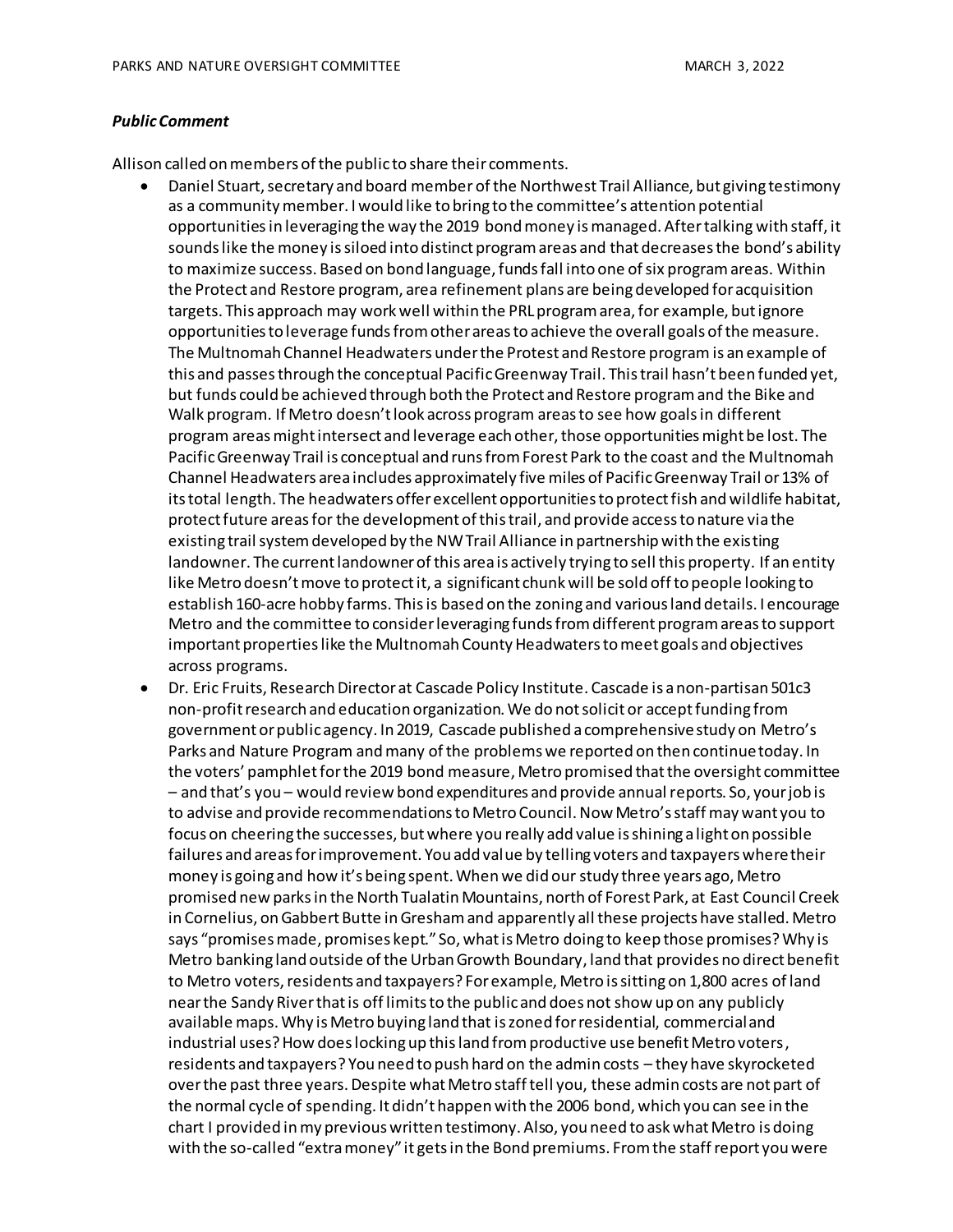given in the last meeting, it looks like that money, which is a lot of money – 20% of the total – has been used as a slush fund that was not authorized by voters. Metro is not alone in treating oversight committees as just a formality to placate good government types and Metro is not alone is charging oversight committees as cheerleaders, but that doesn't mean it's ok. Look, you're smart, knowledgeable people with a wide range of expertise. I urge you to put it to good use and help Metro keep its promises to voters. So, please ask questions and keep asking those questions if you don't get adequate answers. Thank you.

Beth confirmed no additional written public testimonies were received, though Dr. Eric Fruits provided a written copy of his verbal testimony. Allison asked Metro staff to share any additional written comments or questions they've received with the committee.

MG confirmed that Metro has prepared some written responses to Dr. Fruits commentsfrom the previous two meetings and has forwarded them to the committee. Staff are also reviewing the two comments submitted for additional responses or clarifications and will forward that to the committee as well.

# *Small Group Report Out*

Allison introduced the next section, asking a representative from each small group to share out what was discussed during the breakout rooms at the previous meeting.

- Lisa gave the report out for the Land Acquisitions group. The group discussion included:
	- $\circ$  Staff clarification and background on farmland issues raised in public testimony by Dr. Fruits.
	- o Methodology for identifying the 24 target areas in the bond measure.
	- $\circ$  How community engagement shaped the target areas and the intersection between these different groups.
	- $\circ$  Opportunities to analyze target areas for any future land acquisition to provide more access and benefits to BIPOC communities.
	- $\circ$  How the Land Acquisitions program works with other programs in the Bond and other jurisdictional partners to increase access and benefits to undeserved communities.
	- $\circ$  Tom suggested prioritizing land purchases that provide interconnections to habitat areas in places undergoing rapid development.
- Cary Watters and Martita Meier gave the report out for the COBID group. The group discussion included:
	- $\circ$  A deeper look at how the COBID can help workforce equity and a desire to see more ways to look at the data.
	- $\circ$  Forward-thinking community outreach to marginalized groups helps increase trust, creates a better relationship, and should include finances as much as access.
	- o Consider adding a self-designation option for business type.
	- $\circ$  COBID is the Certification Office for Business Inclusion and Diversity. It's the state-wide certifying agency for minority-owned enterprises, women-owned enterprises and more.
	- $\circ$  Cary noted the City of Portland is coming before Council to propose significantly expanding certification beyond State and comparable Agency standards.
	- o Bert noted the group also discussed ways to reduce barriers in contract and workforce equity.
- PK Melethil gave the report out for the Community Engagement group which focused on feedback for the Year-End Report summarized below.
- Overall feedback from all three working groups on the Year-End Report included:
	- o Add executive summary.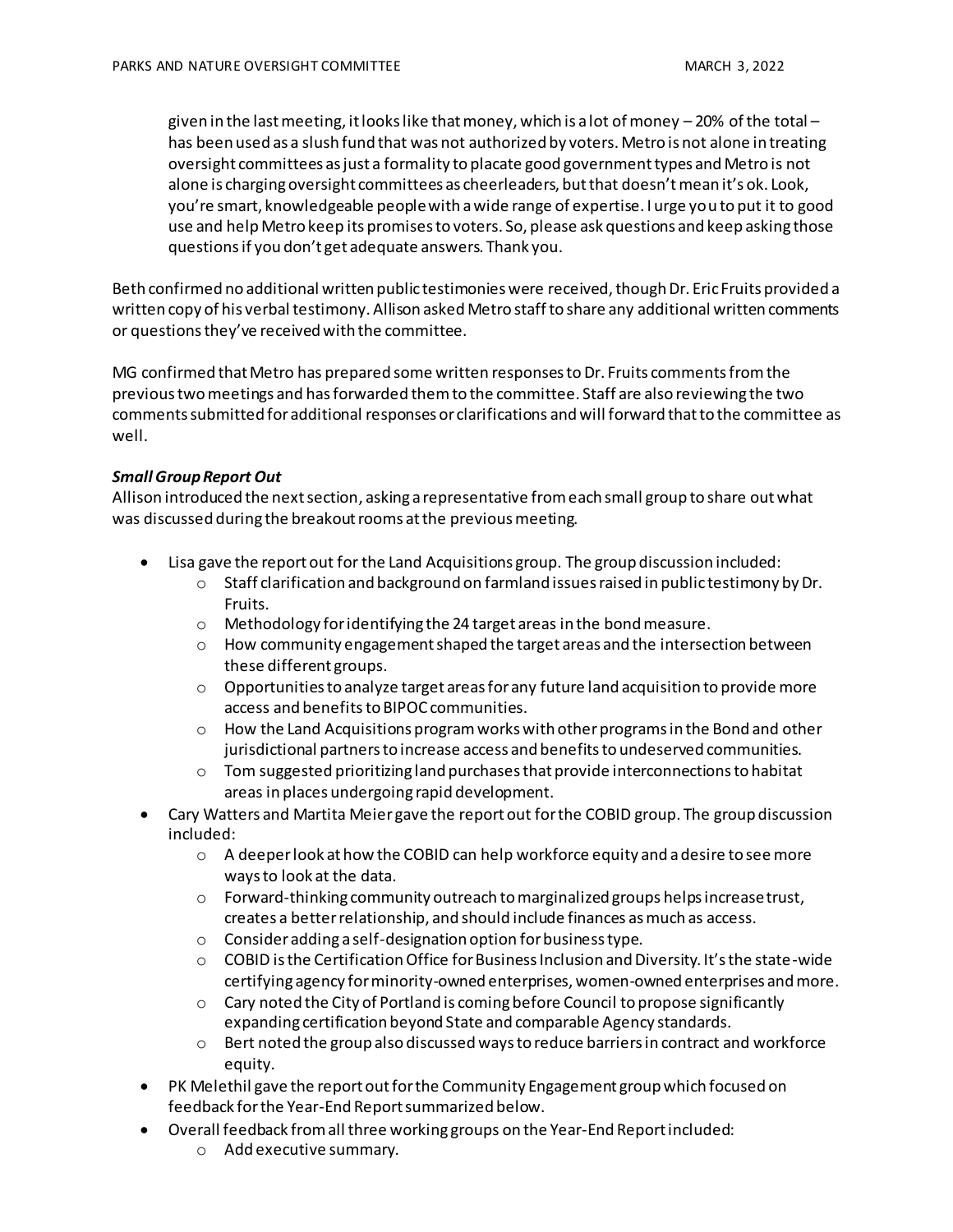- o Use plain language/avoid jargon.
- $\circ$  More accessible for public (include links, appendix, references to other documents, etc.).
- $\circ$  Include list of acquired properties with a summary of how they meet the Bond criteria.
- $\circ$  Include a projected admin spend three to five years out allowing for a measurable yearover-year comparison.

### *Discussion: Key Themes and Overlap*

Allison introduced group discussion prompts and noted high-level feedback themes mentioned by each group during the Small Group Breakout Report Out section.

Comment: There is intersection in the programs but would like to hear what the group has to say before providing feedback on specific intersections.

Comment: A document like this report and all the questions that the working group discussed can be included in an appendix. How transparent does Metro want to be in its decision-making process? This committee is finally beginning to understand how Metro works, so the public might have a hard time understanding a complex document like this.

### **Intersections**

Allison introduced the next section and Beth thanked the working groups for their valuable input. The working group's role is to provide input on the report and to elevate comments or concerns to Metro Council in an executive summary report from the committee to Council. Staff will ensure the working group's notes are captured in that summary.

Beth reiterated staff's appreciation for the committee's feedback and then committed to providing more context and specific examples in staff reports including the Year-End Report and future quarterly reports. Staff also want to explore different ways to build more visual toolsto make report information more accessible to the public.

Beth also acknowledged that more time is needed to address racial equity and how it is prioritized across all the bond programs and not just siloed into community engagement or contracting. Staff have heard the committee ask, "What has been done, what are the examples of that work that has been done, and what are current and future tools to evaluate progress in advancing racial equity?"These questions stand out as key recommendations for staff to integrate into future work group discussions.

Comment: When we're talking about examples or tools to evaluate progress in advancing racial equity, I feel like that is crucially important. Would like to add that people that are differently abled are usually neglected or told what might be most beneficial rather that learning how to gather information about what they need specifically to advance equity. We need to look at this through a different lens for people with disabilities starting from the definition of disability as being "less than," instead of a person with a disability as approaching life in a different way and needing different resources to achieve the same end.

Comment: Didn't see the impact of the COVID-19 pandemic to the first year of the Bond included in the report, specifically in administrative, land acquisition or community engagement programs.

Comment: The most important way to achieve developing tools to evaluate progress in advancing racial equity is taking a discovery approach by collecting information to figure out what people want and collecting feedback through the development process to make sure the result is effective and beneficial.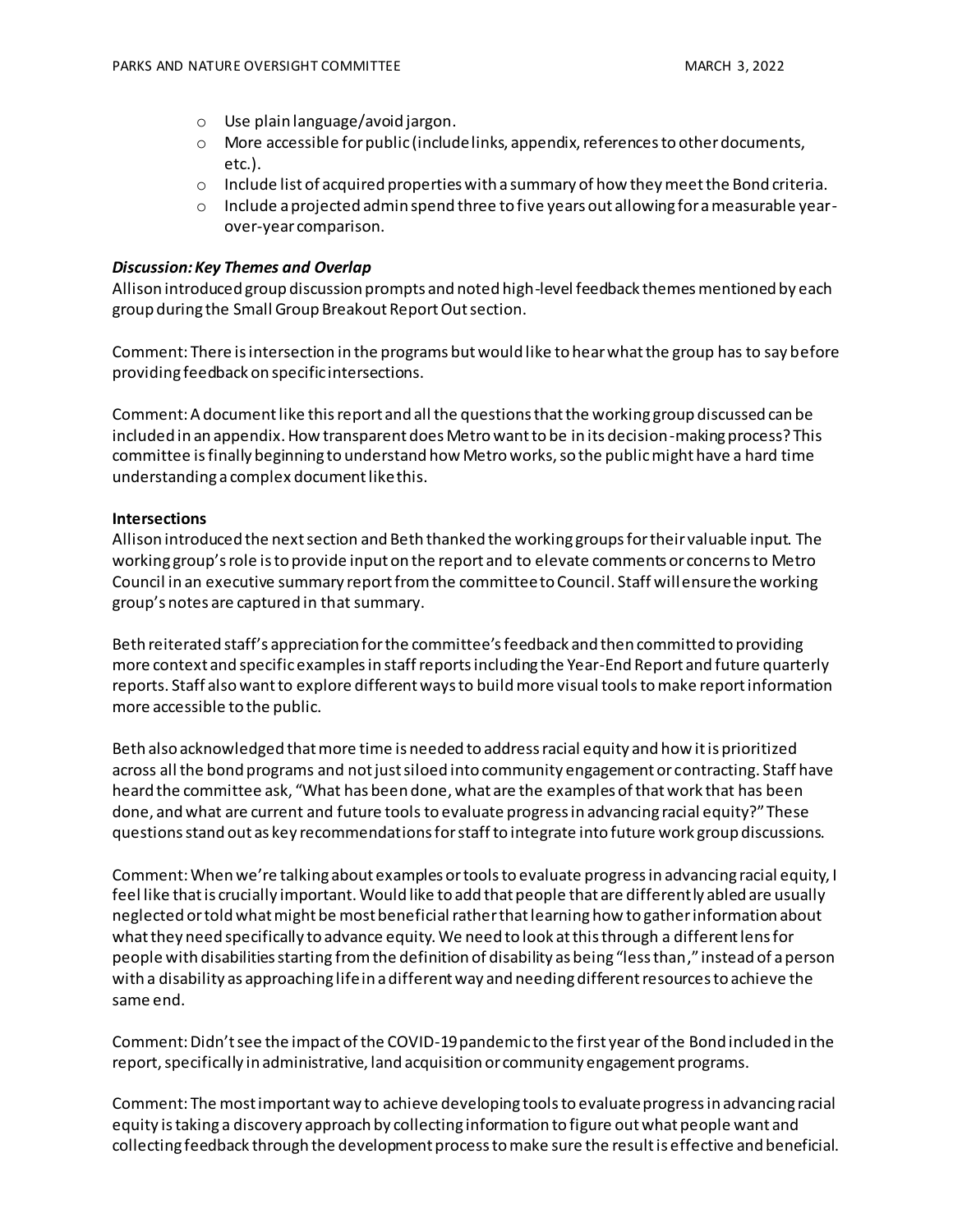We need new tools to understand the data while making sure there is a hands-on approach to talking to people and finding other ways to engage different communities. There are different reasons why something might seem workable in theory, but when we talk about systemic racism, the people benefit the most from that structure notice the problems the least. Other communities must accommodate that structure and might have to work three times as hard to get from point A to point B. So, if we come at this from an automatic assumption that we know how to do this and then we check in at the end, we're going to miss the point of the bond. There are groups and businesses that do this kind of information collection work. It would be worth extending the life of the bond if we took additional time to make sure we did it right.

Allison asked the group if the intersections outlined by Metro staff are in alignment with the committee's goals.

Comment: A committee member shared that they felt like they could participate in any of the three working groups but didn't want to lose sight that the other intersection goals need to be inclusive. For example, financial discussions need to use a racial equity lens, land acquisition needs to examine areas without parks and make sure that resources are well spent in that way.

Question: Does Metro have a rough number on what it takes to administer these bonds, specifically the \$470M Bond? How much of Metro's overall operating costs are allocated to overhead? Any additional information is helpful because any contextual information is relevant.

MG: The goal answer for Metro is 10%, which is where we came in the 2006 bond and I believe the 1996 bond – Melissa can confirm that since it was before my time at Metro. The pandemic and the nature of this bond have highlighted the need to do work differently, and thatis one reason why the current administrative rate is much higher than we want over the life of the bond. That rate reflects how we've had to change the way we work during a pandemic. It's been very challenging for Humberto and the other folks that have been developing our community outreach strategies to think about how we gather people together. I love the idea of knocking on people's doors, but that wasn't feasible for us to do during the pandemic. Part of the push-pull of where we've been with the bond is wanting to move and make progress because the voters were very clear in the directionality of where this Bond should go. We're wrestling with big questions of "What does community engagement look like in a pandemic or how has the understanding of measuring racial equity not as a secondary or ancillary element, but as a key element of how we make decisions?" We appreciate your questions on this because it helps highlight where we need to do some additional work. The reason why we wanted to go slow at the beginning of this committee process, which was frustrating for some, was to make sure we had time to understand the foundational pieces of how this bond comes together and the complex language used in the bond.

Beth: Yes, the current administrative costs are \$4.17M, which is 23% over bond spending to date. The caveat is that in April 2020, we issued 200 million out of the total \$475M, so the current rate is fromthe initial bond issuance. This information is included in the staff report and another good reference for this is in response to the written testimony. Metro staff are available to answer any follow up questions outside of the committee meeting.

Comment: A committee member agreed the intersections are capture the committee's comments and thought the intersections are a great start. The membersuggested adding "accessibility for differently abled people" to "...evaluated the progress of advancing racial equity and accessibility for differently abled people across bond programs…"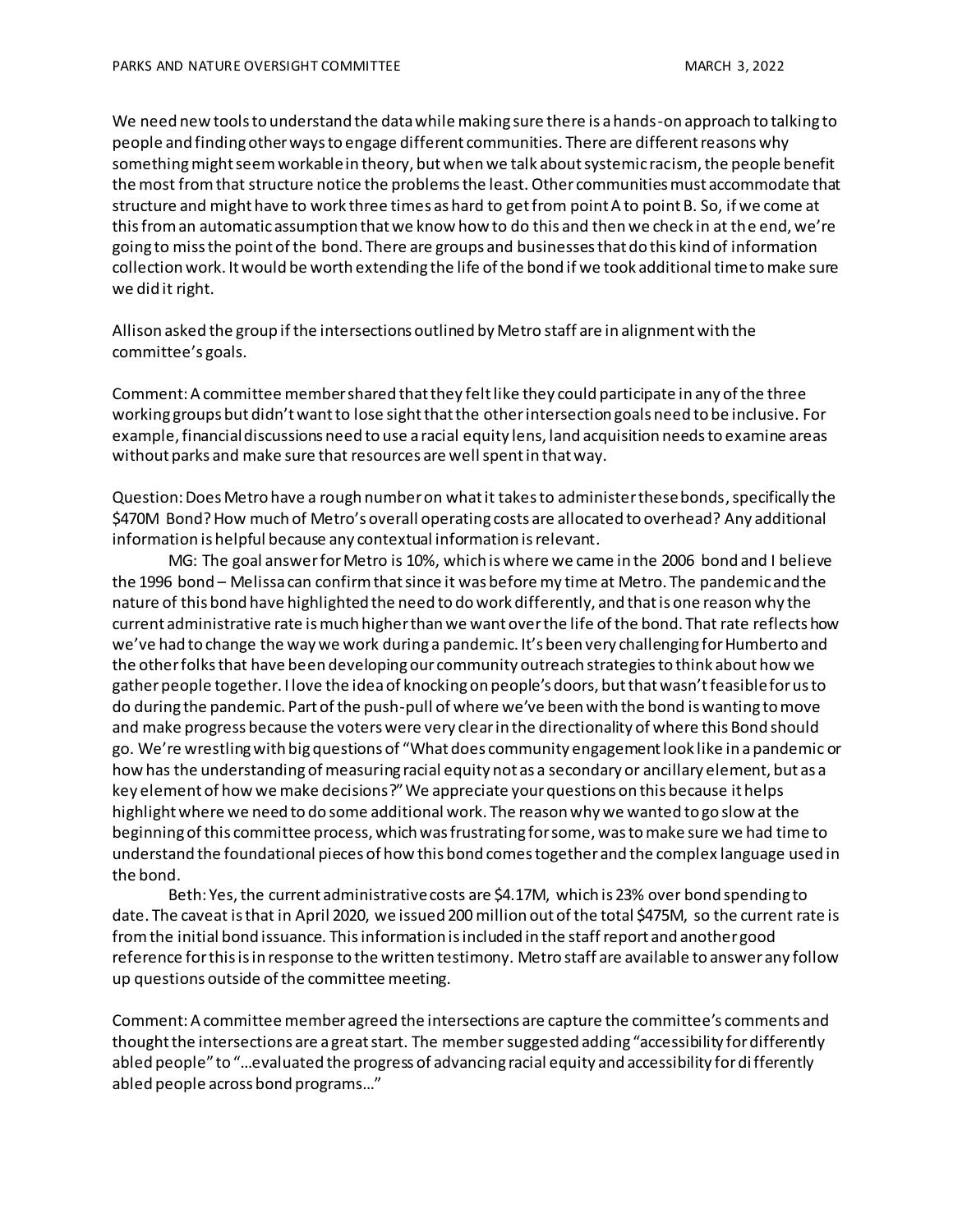Councilor Rosenthal commented that equity includes more than just racial equity like low-income, single parent families, different abilities, etc. He agreed that accessibility is a key component in addition to COBID concerns. For example, environmental cleanup and water quality improvements tends to happen in places with limited accessibility. He also commented that "community" is not a monolith and it's important to use less bureaucratic and more understandable terms with the public. He also added that the comments from the Cascade Policy Group are worth exploring.

### *Discussion: 2022 Work Plan Discussion*

Allison introduced the next section. Beth provided an overview the Staff Report timeline and introduced possible discussion topics including the committee's oversight role, bond implementation work in 2022, or potential topics for the committee to focus on for the year. MG introduces possible oversight activities and proposed topics for the group to consider. Allison asked the group for theirfeedback on proposed ideas.

Comment: A committee member would like to focus on oversight in acquisition and financial goals.

MG clarified that Staff would like to know about information needs or topics that the committee might want to explore, however staff do not expect these answers right now. Staff will continueto bring the committee more information about community engagement and financial updates, but also want to make sure they're bringing information that the committee wants to see for better transparency.

Question: How much are Metro staff interested in substantiative feedback specifically about aligning the expenditures to the goals of the program? Is the committee seen as a body that can direct the bond?

MG: Yes, that's one of the reasons why we pulled together a large committee with a wide variety of perspectives and lived experiences. What we've heard from one-on-one meetings is the question of "where is the line between oversight responsibility by providing staff and Council feedback on how the work is progressing and then more forward-looking considerations for staff to consider how they can adapt the bond moving forward or other efforts that intersects between the bond categories and other work that Metro is doing?"The committee has a direct voice with Council, so there is some push-pull.

Comment: A committee member comments that they would like to see some metrics about minority or small businesses participating in the activities.

Comment: Important that the committee get tours of the Metro sites going soon; there is only so much you can learn from looking at a map and reading a description.

MG: That is something we are considering. Metro is coordinating with OHA on safety guidelines and we're figuring out where folks feel comfortable and how we can best organize that.

Comment: Even one person visiting a site and reporting back to the committee or bringing people along virtually could help.

Question: Is the report from staff to Council happening in April?

Beth: Yes, the report in April will be directly from the committee with the co-chairs representing the committee to Council. The report will be made available to the public and will encapsulate the committee's themes and topics to council. The final staff report will include the edits and comments received at this meeting.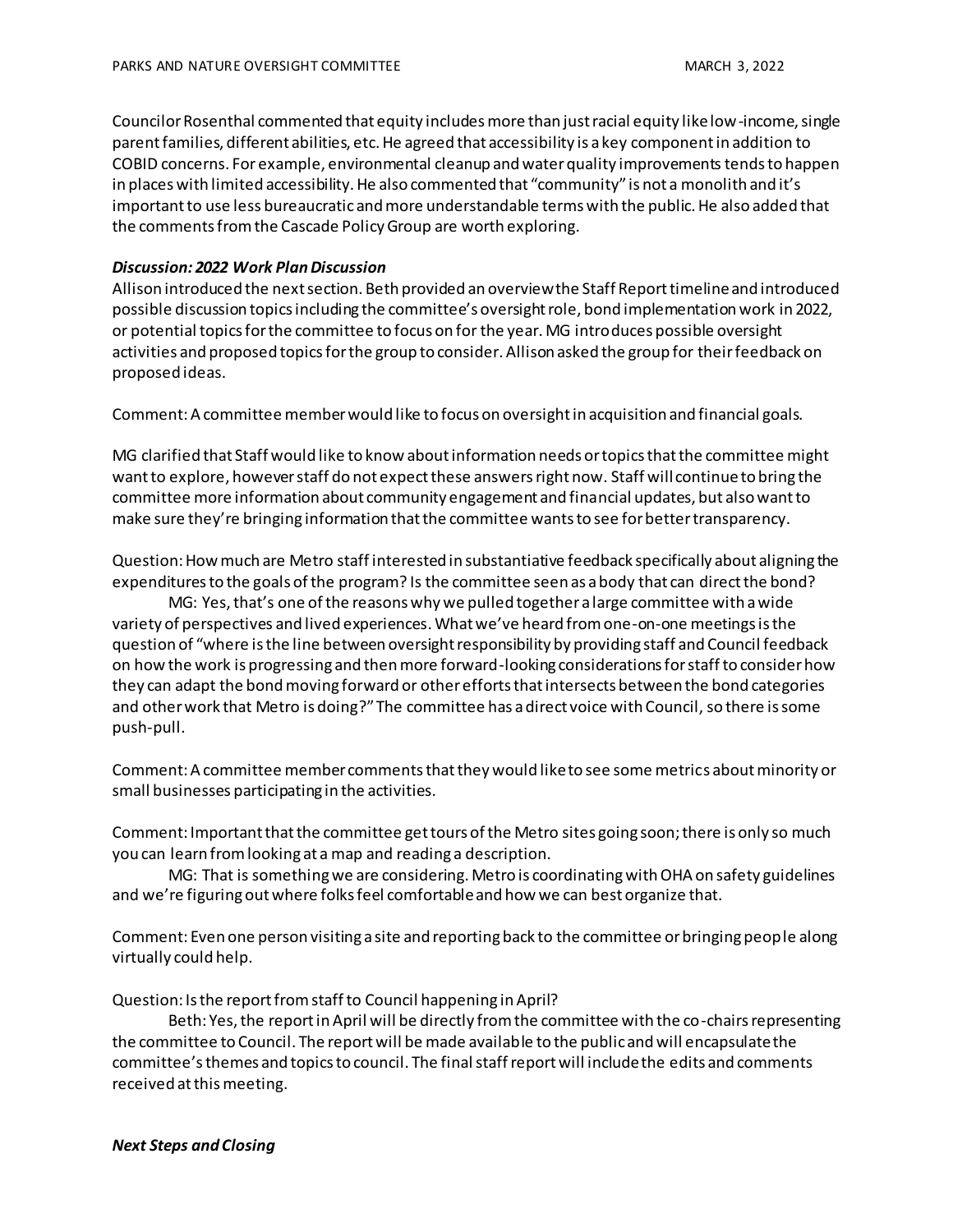Allison and Beth shared the following items:

- Committee members can continue to email or contact Metro staff with their thoughts or feedback on the report. Staff will continue to refine the staff report and then draft up a report that is from oversight committee to Council based on received feedback. The committee can expect this draft in two weeks. Staff also offered review over email and a virtual drop-in session to review the draft with staff.
- Follow up survey on 2022 workplan
- Reminder to put holds on calendars for the meetings for the rest of the year (May, September, December)

MG informed the group about an upcoming in-person celebration for Mill Creek Canyon and hopefully one for Chehalem Ridge in the spring. The committee will be invited and hopefully they will get to meet in-person!

Allison thanked members for attending and the meeting was adjourned.